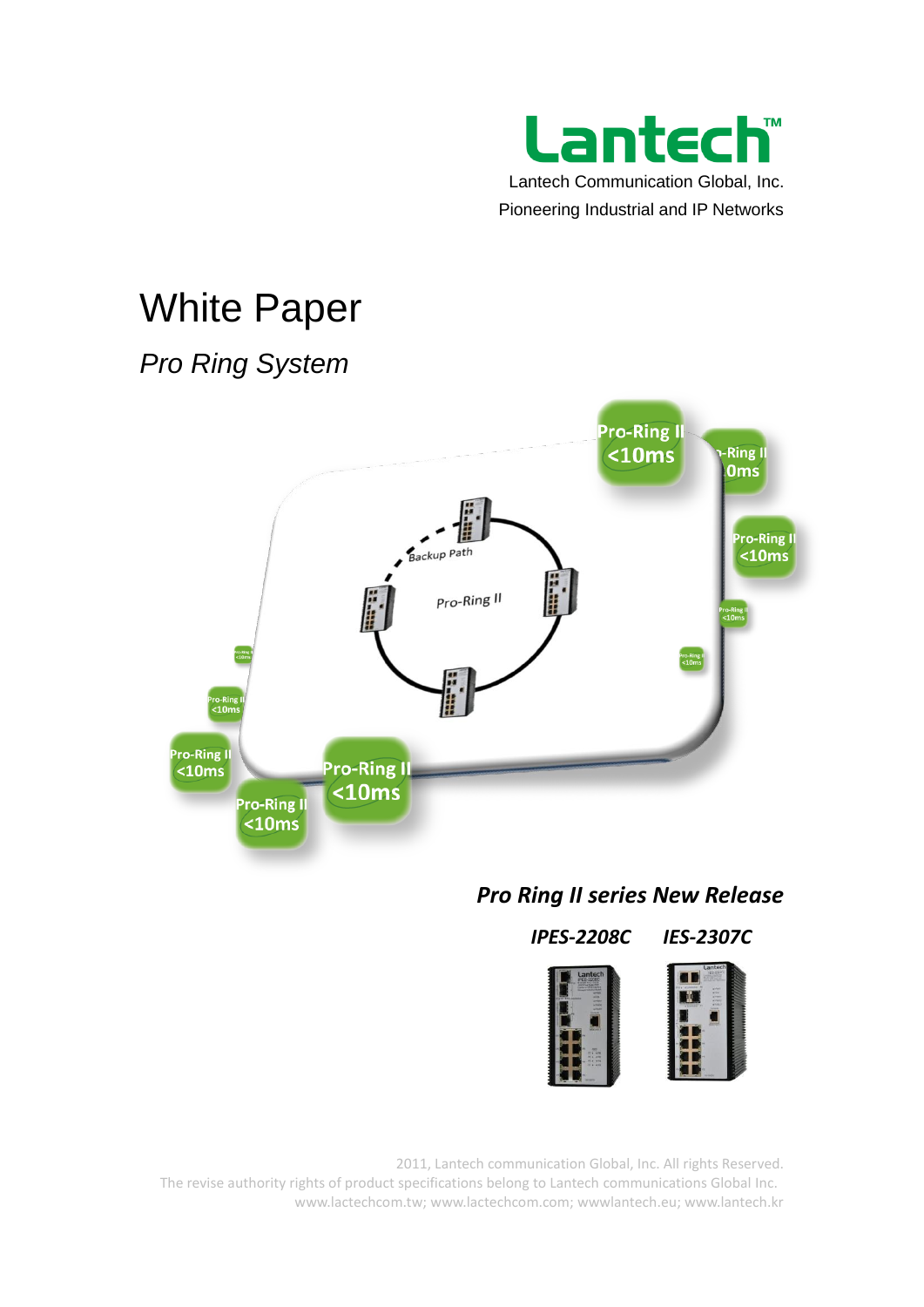# **What is Pro Ring System?**

For Ethernet, network redundancy means a network hardware link down or disconnection cable will not interrupt communications. Also, to achieve network redundancy, one must use a managed switch, since advanced traffic management is required to prevent "looping" of data packets. Where an interruption of a few seconds is acceptable in the office, it's an eternity for most manufacturing environments or other mission-critical networks. A communication gap of a few seconds or more could cause loss of critical data or worse yet -- system shutdown. Common enterprise technologies like Rapid Spanning Tree Protocol (RSTP) generally take between 2 to 10 seconds to recover after a fault, and older technologies like Spanning Tree Protocol (STP) could take even longer -- 30 to 60 seconds.

Pro-Ring system is a proprietary protocol, for applications where a ring architecture is desired (most manufacturing or other mission-critical projects) that uses a pulling scheme to detect whenever a cable break or link fault occurs, it will automatically find a backup path in under 10 milliseconds for networks of up to 250 Lantech switches. As a result, Pro-Ring system is very important in applications where downtime is expensive. In additional, Lantech new Pro-Ring II system eliminates the need to manually set ring master and evolves comprehensive redundant ring architectures.

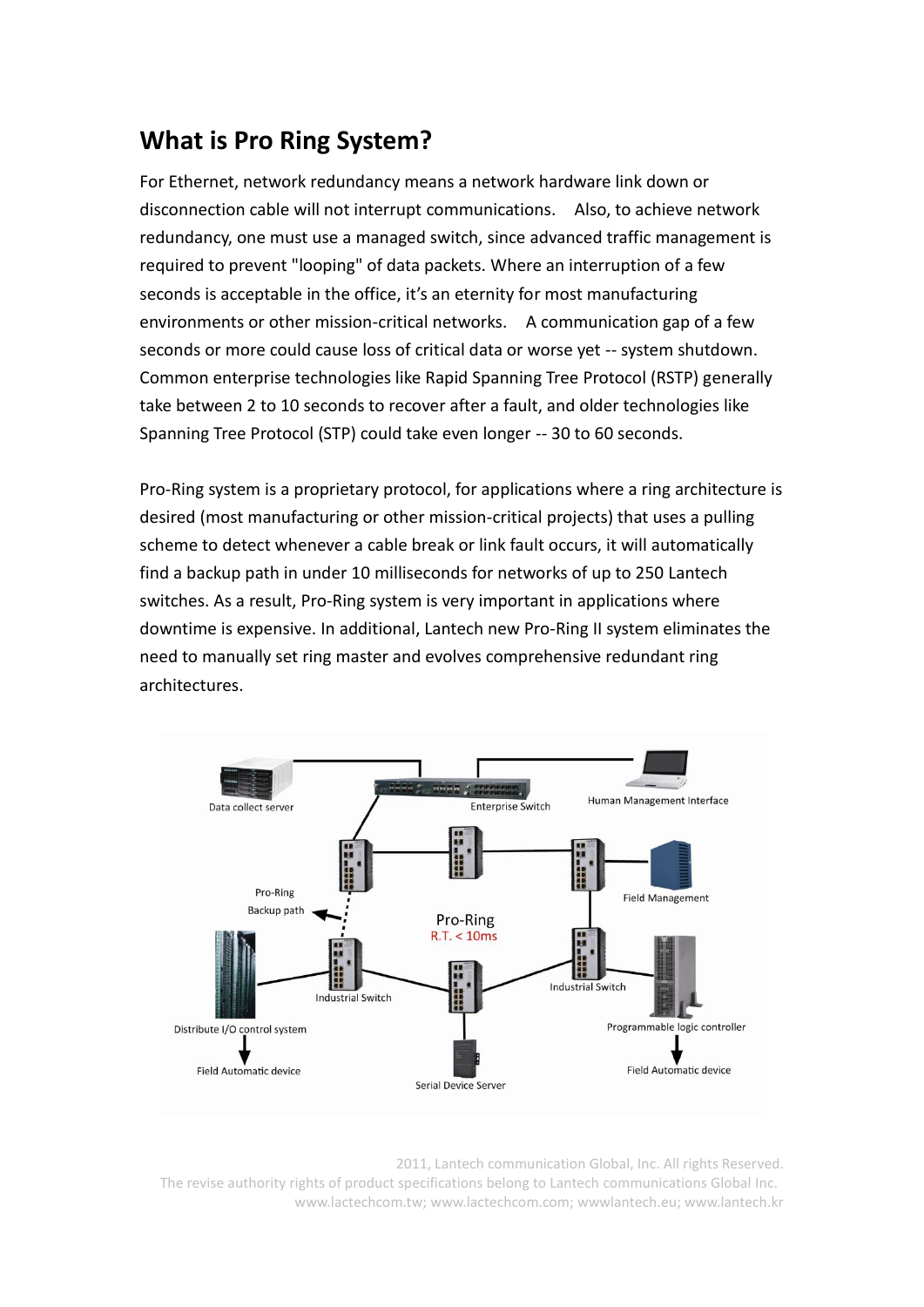# **Pro-Ring I System**

In applications, Pro Ring I system including Couple Ring, Central Ring, Dual Homing.

## Coupling Ring Application

Couple Ring is designed for the Network redundancy between two Rings.



### Central / Dual Ring Application

Central Ring can ring together 4 ring in which one managed switch could be the ring master, while Dual Ring is structured within two rings by one ring master.



# Dual Homing Application

Dual Homing is to have back up path when the ring is connected to upper switch that is from third-party by RSTP algorithm to be recovered in 5 seconds.

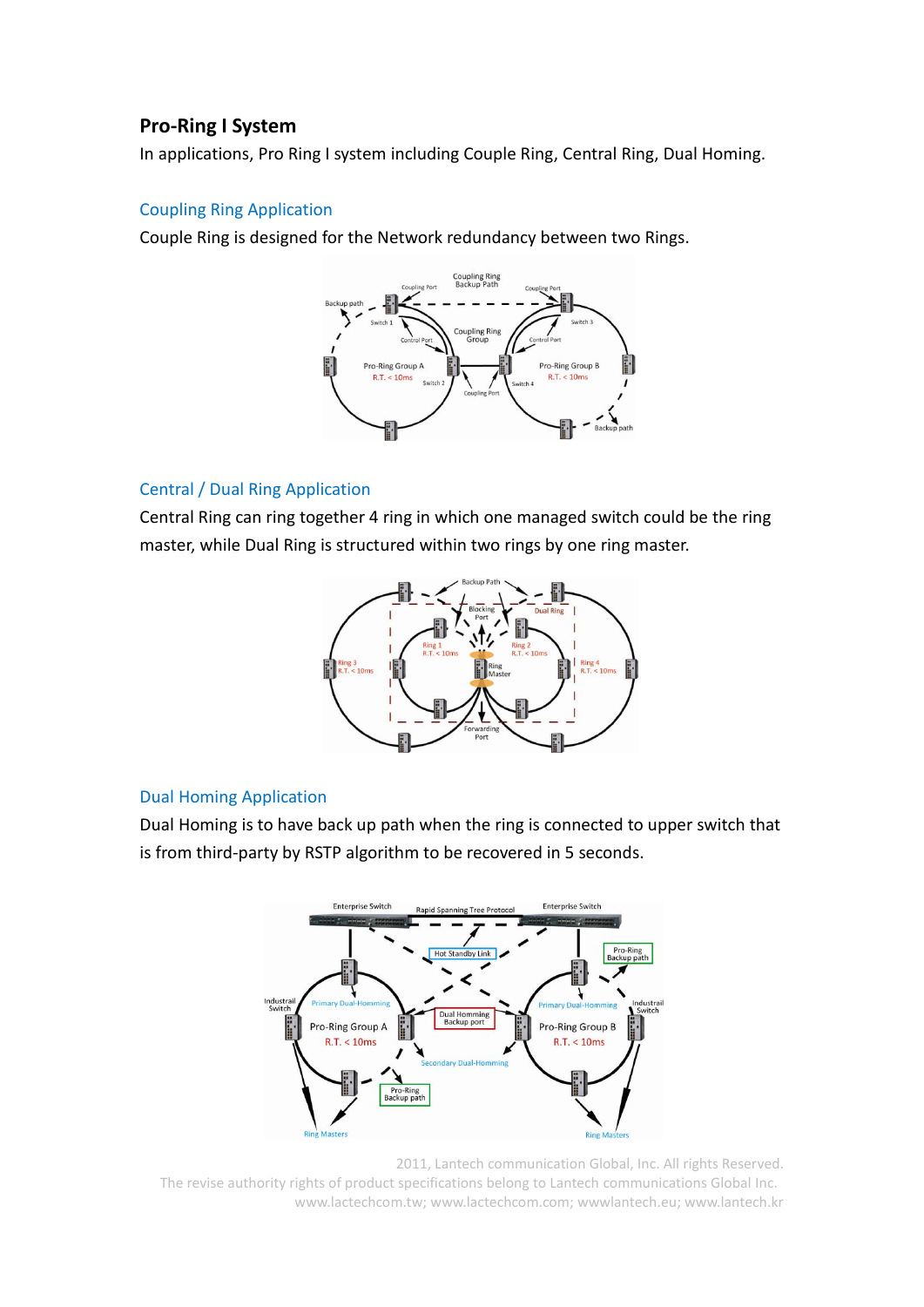# **Pro Ring II System**

Pro-Ring II is a new Ring mechanism for Lantech Industrial Switches in which it eliminates the need to pre-set the Master switch in old Pro-Ring and yet to protect the network by much secure topologies than ever. Pro-Ring II works as a Ring Chain to reduce the risk of master switch linking down whereas the setup becomes much easier. Pro-Ring II can be backward compatible with old Pro-Ring by down-grading the Ring scheme to old one.

Nowadays Pro Ring II is more advance than old Pro Ring I system in applications, which including Daisy-Couple Ring, Multi-Couple ring, Advanced Dual Ring, \*Key Ring and \*Multi-Key Ring.

# Daisy-Couple Ring

For larger and single LAN group, Daisy-Couple Ring could achieve self-recovery time in less than 10ms in which the ring group will choose automatically for Master switch, detect loop and form path recovery architecture.



### Multi-Couple Ring

For multiple ring groups, it helps to structure ring activities among different LANs. Each ring group has more than 3 redundant paths for backup.

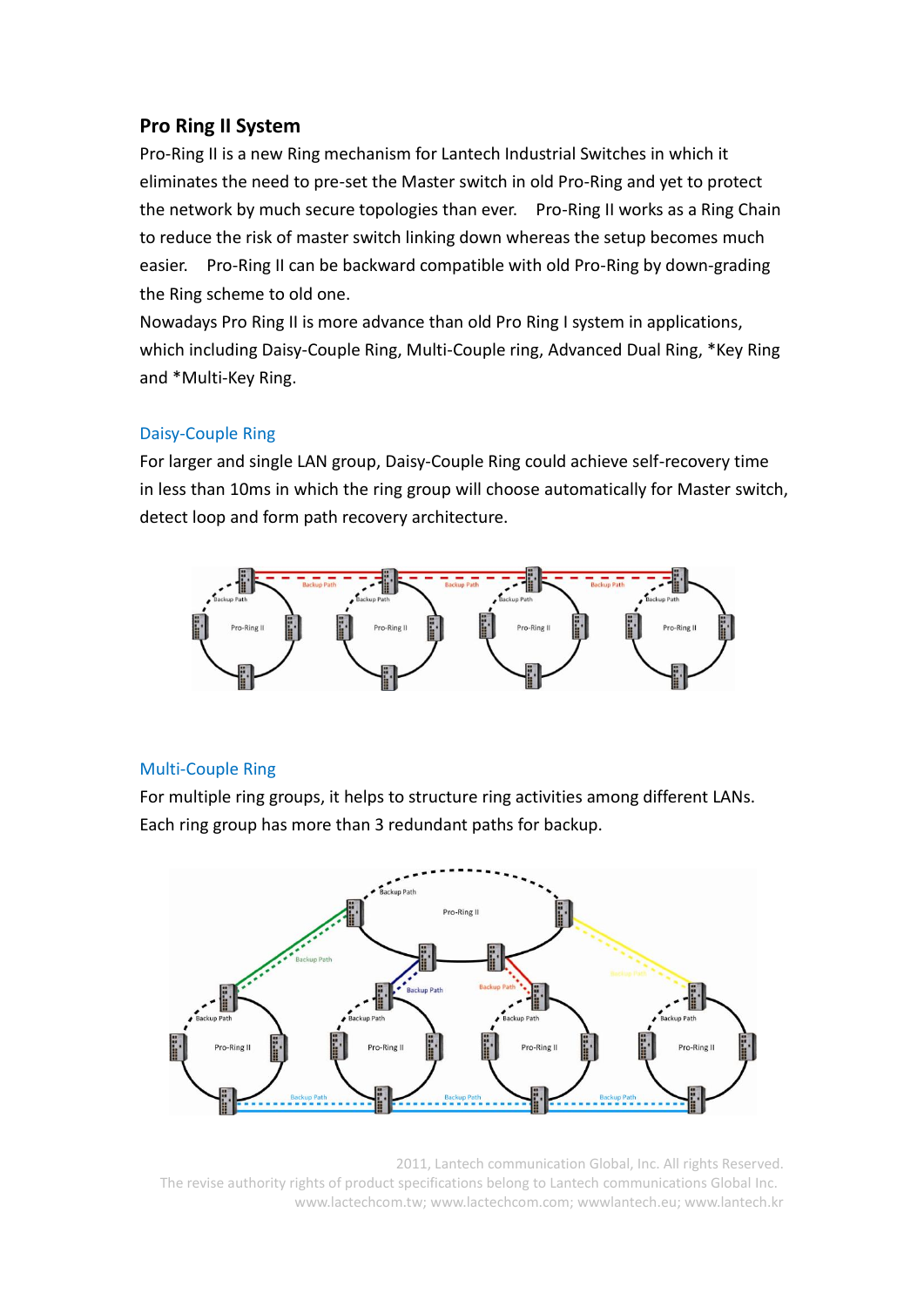#### Advanced Dual Homing

When the ring group is connected to upper switch by RSTP algorithm, it strengths the uplink connection with its own redundant path which double secures the link than of traditional Dual Homing.



#### \*Key Ring

When the middle or aggregation points are critical, Key Ring can protect the middle connection to the core or upper switch by separating different layers of links or ring groups.



#### \*Multi-Key Ring

Multi-Key Ring forms triangle connection among different ring groups to create the de-militarized zone in the network topology and maintain the redundancy.



\*under development